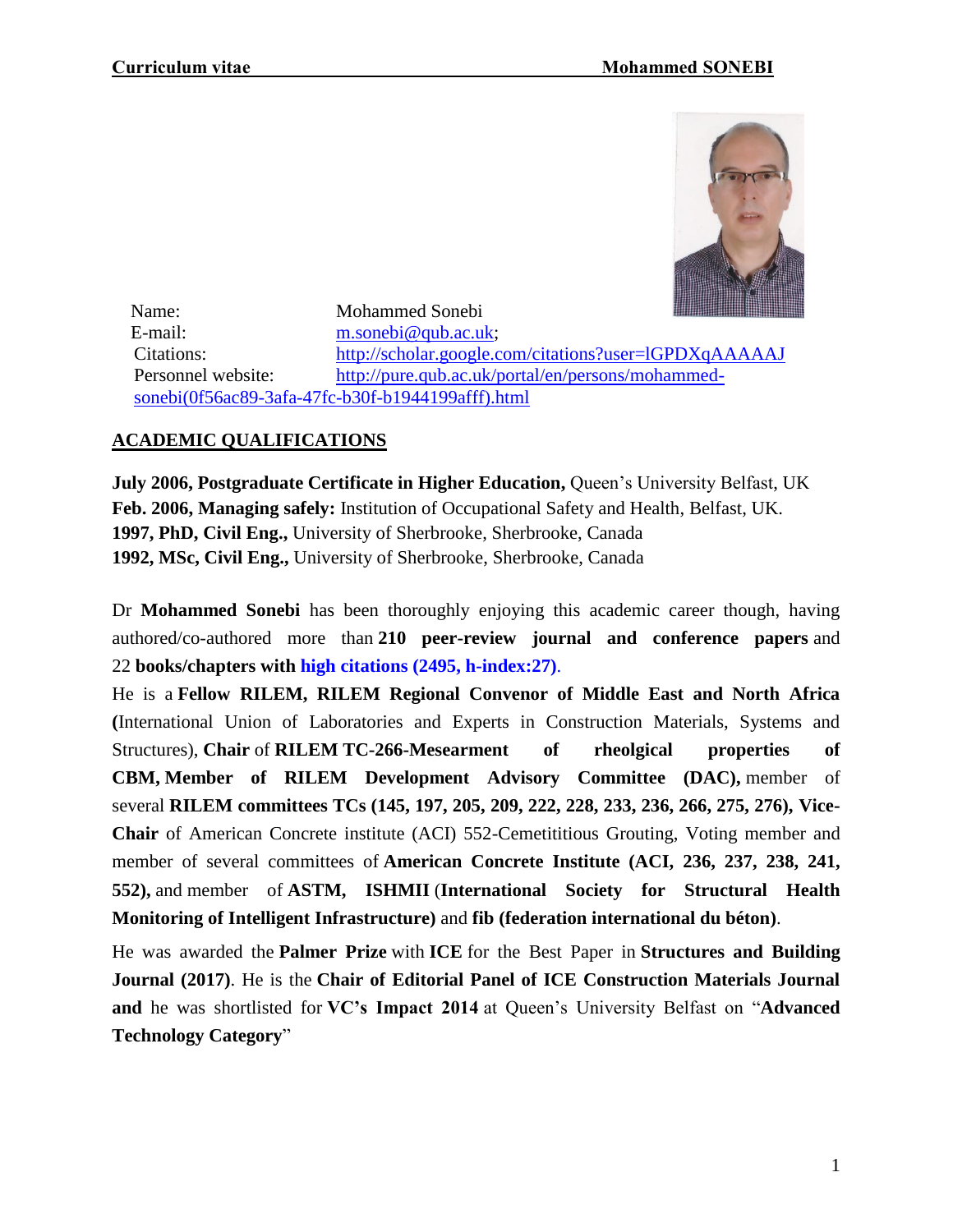He was also awarded with Bullivant Taranto for the **Best KTP Partnership** and **Excellence Engineering Awards 2013**, a Finalist for **Parliamentary Awards 2016** in category **Innovation Leading to New Markets** at Westminster.

In 2002, Dr M. Sonebi awarded a certificate by the **Commission of the European Union** for **Brite-Euram project** on Self-Compacting Concrete as one of ten finalist projects considered for the **Descartes Prize 2002.**

This year 2019, he is **chairing 3rd International Conference Bio-Based Building Materials (ICBBM2019)** and also he chaired the second and first RILEM International Conference on Bio-Based Building Materials (ICBBM2017 and ICBBM2015).

He is a recipient of several fundings from the European Union (EU), EPSRC, Innovate (UK), KTP, the British Council, the Royal Society, and Fonds du Quebec. He established strong research links with Universities across the world; USA, Canada, Mexico, Brazil, The Netherland, Belgium, Germany, France, Italy, Ireland, Iceland, Sweden, Norwegian, Denmark, Spain, Portugal, Switzerland, Slovenia, Czech Republic, China, Turkey, UAE, Ukraine, New Zealand, Malaysia, South Africa, North Africa.

Actually, he is a Visiting Professor at Ryerson University (Canada) 2019-2022 and he was also invited a Professor at University Sherbrooke (Canada) in 2010.

He delivered a several Plenary Keynotes (Europe, North and South America, Asia and Africa). He was also sit on several organising, technical and scientific committees of International Conferences.

## *Research Grants at Queen's University Belfast*

- 2016-2019, **ARTEMIS** Advanced Reinforcements for the Replacement of Metal in STRuctures -NIACE funded project with industrial collaborators McFarland Ass. Ltd, CCP Grandsen, MJM.
- 2019-2021, Knowledge Transfer Partnerships (KTP-UK) with Tracey Concrete.
- 2019-2021, Knowledge Transfer Partnerships (KTP-UK) with Acheson and Clover
- 2013-2017, **Coordinator** of over **€1million**, European project **FP7-IAPP-Marie Curie**, with 4 partners (QUB-UK, Banagher Concrete-Ireland, (Polytechnic of Milan and Azichem Ltd-Italy).
- 2016-2018, Knowledge Transfer Partnerships (KTP-UK) with Quinn Building Products.
- 2016-2018, Knowledge Transfer Partnerships (KTP-UK) with FPMcCann Ltd.
- 2016-2016 British council for Exploratory grant for Ukraine.
- 2014-2015, Fusion industrial project with Peter O'Donnell, Republic of Ireland.
- 2014, Invest NI, Wave trial project. Wave Energy System Validation at Early Age.
- 2014-2016, Knowledge Transfer Partnerships (KTP-UK) with Moore Precast Concrete.
- 2014-2015, Knowledge Transfer Partnerships (KTP-UK) with Larsen Manufacturing Ltd.
- 2009-2012, Knowledge Transfer Partnerships (KTP) with Bullivant Tarrant.
- 2007-2011**, £2.1 million project**, Technology Strategy Board **(TSB),** "*Lightweight low energy concretes for use in novel structures*', with Partners: Macrete Ltd, Creagh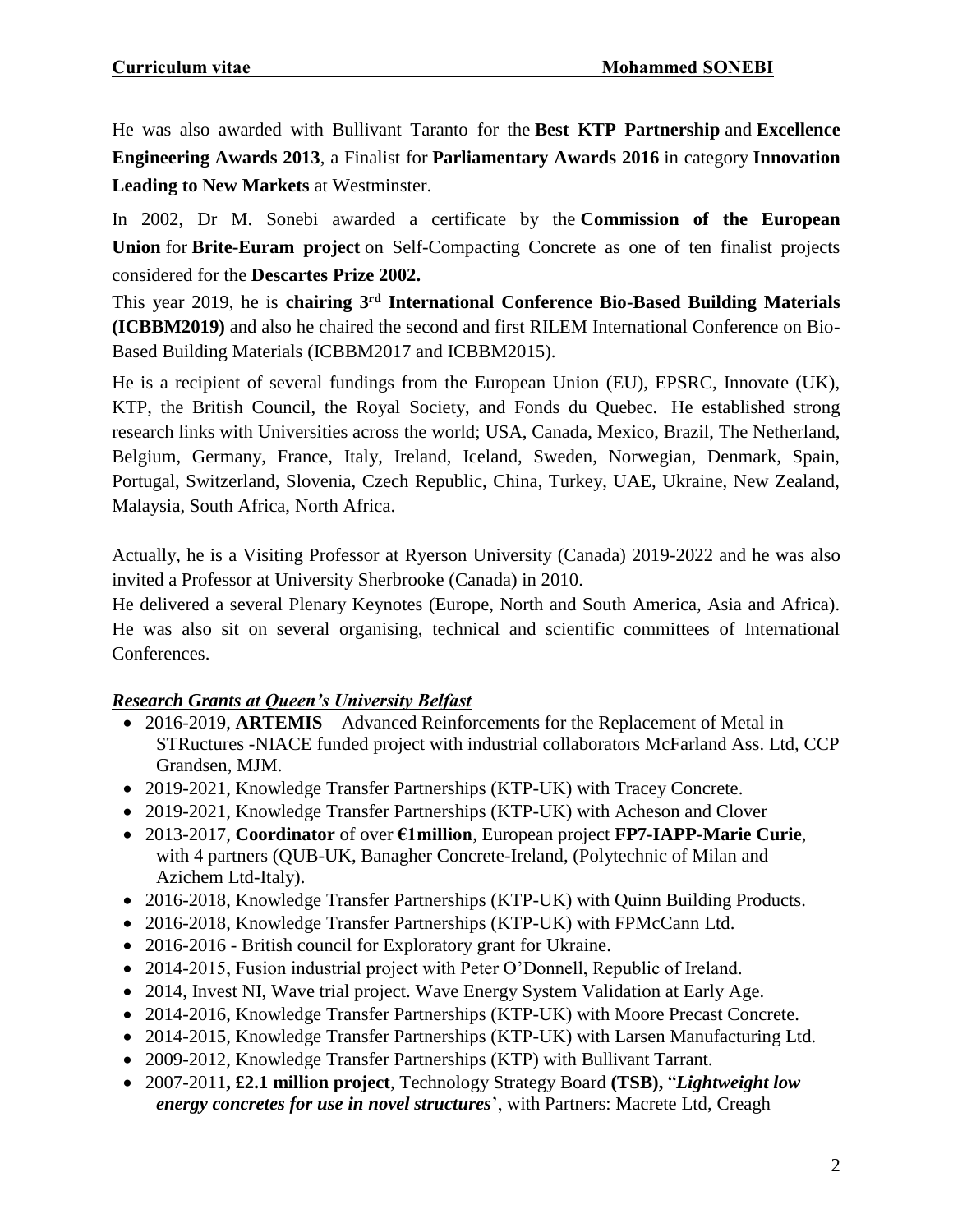Concrete, City University London, Railway Network, Department for Regional Development (DRD), Arup. Role: **Principal leader** to develop lightweight selfcompacting concrete with Creagh.

2007-2010, Knowledge Transfer Partnerships (KTP) with Industrial Partner Macrete Ltd.

## **Teaching:**

- CIV10122 Design and Communications (2015-date)
- CIV1018 Construction Materials and Soils (2015-Date)
- CIV2062 Structure Mechanics (2018-date)
- ARC2023 Technology and Environment  $2 (2016-2017)$
- CIV3007 Design  $3 \text{MEng/BEng}$  students (2011-2016)
- CIV2007 Design 2 with associated lab for Civil Engineering (2008-2015)
- ARC3001 Advanced Technology & Environment 3 (i) Structures (2011-2012)
- CIV4012 Design & Communication 4, MEng students (2010, 2012)
- CIV3006 Final Year Projects (2005-date)
- CIV7052 Structural Repairs and Maintenance, 2008 date, MSc module.
- CIV4033 Structural Repairs and Maintenance, 2014 date, MEng module.

## **Recent Publications**

- 1 M. Sonebi, A. Perrot, "Effect of mix proportions on rheology and permeability of cement grouts containing viscosity modifying admixture", Construction and Building Materials, Volume 212, 10 July 2019, pp. 687-697.
- 2 L. Ferrara, P. Deegan, A. Pattarini, M. Sonebi, S. Taylor, "Recycling ceramic waste powder: effects its grain-size distribution on fresh and hardened properties of cement pastes/mortars formulated from SCC mixes", Journal of Sustainable Cement-Based Materials, https://www.tandfonline.com/doi/abs/10.1080/21650373.2018.1564396.
- 3 Y. Temsah, A. Jahami, J. Khatib, M. Sonebi "Numerical Derivation of Iso-Damaged Curve for a Reinforced Concrete Beam Subjected to Blast Loading", Proceedings in Materials Science, Engineering and Chemistry, MATEC Web of Conferences 149, 02016 (2018), 5p., https://doi.org/10.1051/matecconf/201814902016.
- 4 L. Dvorkin, N. Lushnikova, M. Sonebi "Application areas of phosphogypsum in production of mineral binders and composites based on them: a review of research results", Proceedings in Materials Science, Engineering and Chemistry, MATEC Web of Conferences 149, 01012 (2018), 9p., https://doi.org/10.1051/matecconf/201814901012.
- 5 L. Dvorkin, N. Lushnikova, O. Bezusyak, M. Sonebi, J. Khatib "Hydration characteristics and structure formation of cement pastes containing metakaolin", Proceedings in Materials Science, Engineering and Chemistry, MATEC Web of Conferences 149, 01013 (2018), 8p., [https://doi.org/10.1051/matecconf/201814901013.](https://doi.org/10.1051/matecconf/201814901013)
- 6 Dal Lago, B., Taylor, S., Deegan, P., Ferrara, L., Sonebi, M., Crossett, P., Pattarini, A., "Full-scale testing and numerical analysis of a precast fibre reinforced self-compacting concrete slab pre-stressed with basalt fibre reinforced polymer bars", Journal Composites Part B, Engineering, Vol. 128, July 2017, pp. 120-133 http://dx.doi.org/10.1016/j.compositesb.2017.07.004.